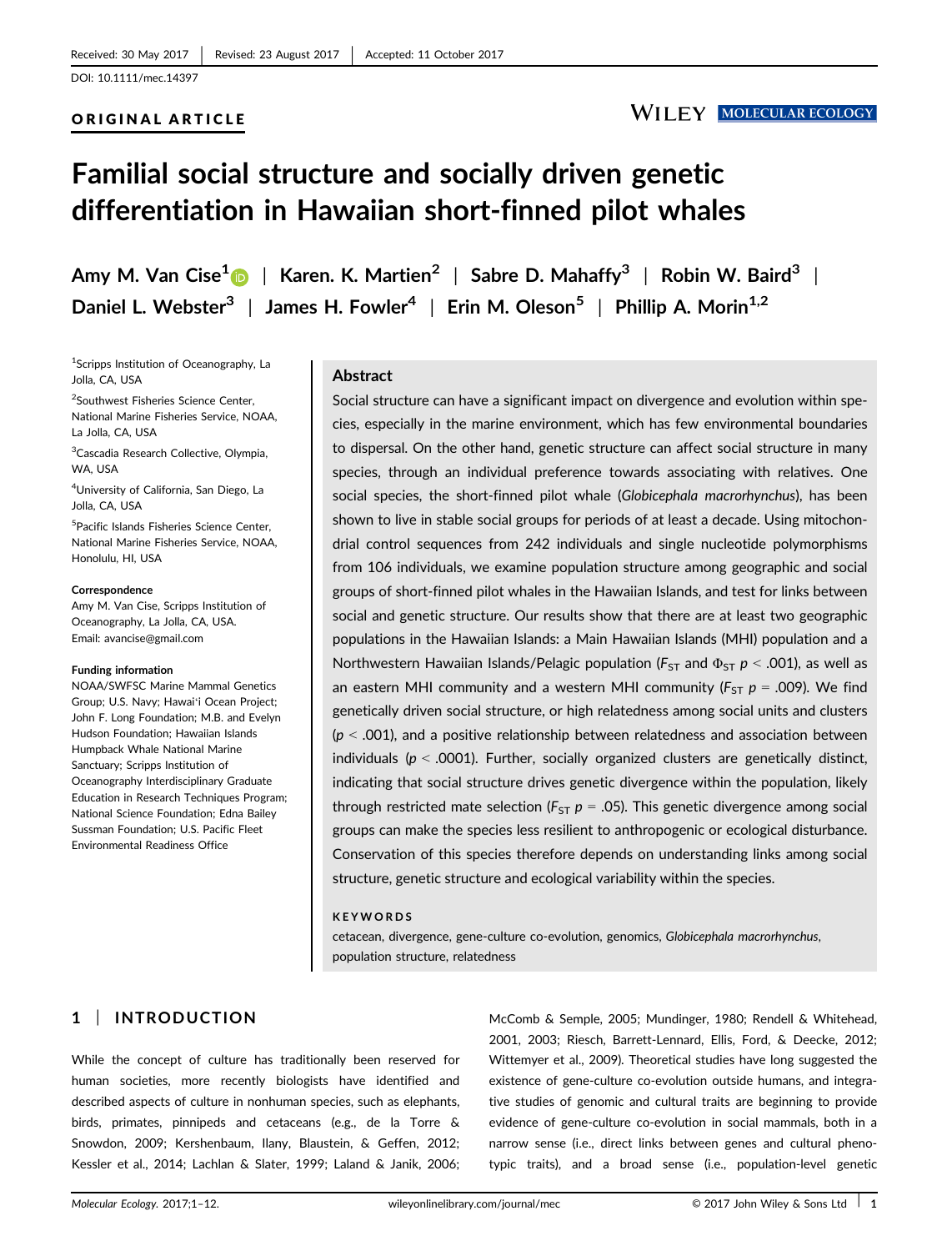**2** WILEY MOLECULAR ECOLOGY VAN CISE ET AL.

differences among groups with different cultures or societies). Sociality has been shown to increase inclusive fitness in cooperative species (e.g., Connor, Smolker, & Richards, 1992; Rendell & Whitehead, 2001) and therefore be an evolutionarily advantageous trait. Socially driven, fine-scale genetic structure has been documented in primates and some other social mammals, such as elephants, rock wallabies (Petrogale penicillata), prairie dogs (Cynomys ludovicianus), killer whales (Orcinus orca) and sperm whales (Physeter macrocephalus) (e.g., Cantor et al., 2015; Dobson, Chesser, Hoogland, Sugg, & Foltz, 1998; Foote et al., 2016; Hazlitt, Sigg, Eldridge, & Goldizen, 2006; Pope, 1992; Wittemyer et al., 2009). These species all form socially defined groups that are genetically distinct due to nonrandom mating and dispersal patterns, and are often characterized by matrilineal societies with male-biased dispersal. These types of societies, if stable over many generations, could lead to the co-evolution of genes and culture.

Because cetaceans live in an environment with few boundaries to dispersal, social structure may play an important role in driving population structure and evolution. Stable social structures (i.e., hierarchical group associations that remain stable for decades to generations) have been identified in four species of cetacean—sperm whales, killer whales, long-finned pilot whales (Globicephala melas) and short-finned pilot whales (G. macrorhynchus) (e.g., Amos, Schlotterer, & Tautz, 1993; Baird & Whitehead, 2000; Cantor et al., 2015; Mahaffy, Baird, McSweeney, Webster, & Schorr, 2015). Whitehead (1998) suggests that the dearth of mitochondrial diversity in these four highly social cetaceans may be driven by selection for maternally inherited cultural traits. In killer whales and sperm whales, the effects of social structure and cultural learning (e.g., foraging techniques, migration patterns, predator avoidance and vocal traditions) as drivers of genetic structure have been well documented (e.g., Cantor et al., 2015; Filatova et al., 2012; Foote, Newton, Piertney, Willerslev, & Gilbert, 2009; Foote et al., 2016; Ford & Fisher, 1982; Janik & Slater, 1997; Rendell, Mesnick, Dalebout, Burtenshaw, & Whitehead, 2012; Riesch et al., 2012; Weilgart & Whitehead, 1997). However, little is understood of the social and genetic structure of pilot whales, or the links between the two.

Just as social structure can affect genetic structure, genetic structure can have a driving effect on social structure, if individuals choose to associate with close relatives rather than disperse throughout their range, even though it may or may not provide an evolutionary advantage (Beck, Kuningas, Esteban, & Foote, 2011). The positive feedback loop created by these two complementary processes may stabilize social units or clusters, allowing co-evolutionary genetic and social divergence to occur. While many aspects of this theory have been discussed (e.g., Findlay, 1991; Lachlan & Slater, 1999; Laland, 1992), empirical evidence of stable gene-culture co-evolution outside of humans is limited (Rendell & Whitehead, 2001). Although research in this area is increasing (e.g., Foote et al., 2016), the relationship between ecology, culture and genetics is poorly understood in all species (Laland, Odling-Smee, & Myles, 2010).

Short-finned pilot whales, due to their social nature, may be affected by this reciprocal link between social structure and genetic structure. Stable social units (Mahaffy et al., 2015) and a long period of postreproductive senescence in females (Marsh & Kasuya, 1986) may contribute to gene-culture divergence in this species, both at the population and subpopulation level, as is true of killer whales (Brent et al., 2015). In the Pacific Ocean, two types of short-finned pilot whale have been identified, distinct in their morphology, genetics, distribution and vocal repertoire (Kasuya, Miyashita, & Kasamatsu, 1988; Oremus et al., 2009; Van Cise, Roch, Baird, Aran Mooney, & Barlow, 2017; Van Cise et al., 2016). Little is known of the mechanism of divergence between these two types, but due to their similarity to killer whales in several life history characteristics (e.g., stable social units, reproductive senescence in females and distinct vocal repertoires), we hypothesize that cultural adaption to distinct ecological environments (e.g., diet preference or foraging techniques) promoted the divergence of the two types (Riesch, Ford, & Thomsen, 2006), which may be distinct subspecies or species.

The Hawaiian archipelago is home to one of these types, the Naisa-type short-finned pilot whale (Van Cise et al., 2016). Their density is highest around the Main Hawaiian Islands (MHI), but they are also found in the Northwestern Hawaiian Islands (NWHI) and pelagic waters surrounding the archipelago. Photograph ID and observations suggest little overlap between these three regions (Baird, 2016).

Longitudinal observations and photograph identification (photograph ID) data collected since 2000 have been used to calculate the rate of association between pairs of individuals (called the association index, and ranging from 0 to 1), using a half-weight index (HWI) to control for effort (Mahaffy et al., 2015; Whitehead, 2008). This revealed that short-finned pilot whales in Hawai'i form stable social units of approximately 12 individuals for periods of at least a decade and that these social units will often associate with a number of other social units in affiliations called clusters, with an average of 23 individuals (Mahaffy et al., 2015). Social units, the smallest group in the social hierarchy, have a mean association index of 0.76. Clusters, the next hierarchical level, comprise one or more social units with mean association index of 0.48.

Additionally, satellite tag and photograph ID data indicate that, within the MHI, three island-associated communities may exist: an eastern MHI community, around Hawai'i Island, a western MHI community around O'ahu and Kaua'i Islands, and central MHI community around O'ahu and Lāna'i Islands (Baird, 2016). The presence of these communities suggests that, in regions with highly heterogeneous habitat such as island archipelagos, habitat preference may be an important driver of local structure. Individuals are philopatric to their island communities, although some social units have been observed on rare occasions visiting other communities, and there is some overlap in geographic range among communities (Baird, 2016). Communities represent the highest level of social organization, comprised of multiple clusters (Baird, 2016; Mahaffy et al., 2015); therefore, habitat preference may be a socially learned behaviour.

Based on studies from short-finned pilot whale populations in the Atlantic Ocean, social units are thought to be matrilineal (Alves et al., 2013; Heimlich-Boran, 1993). These two studies suggest that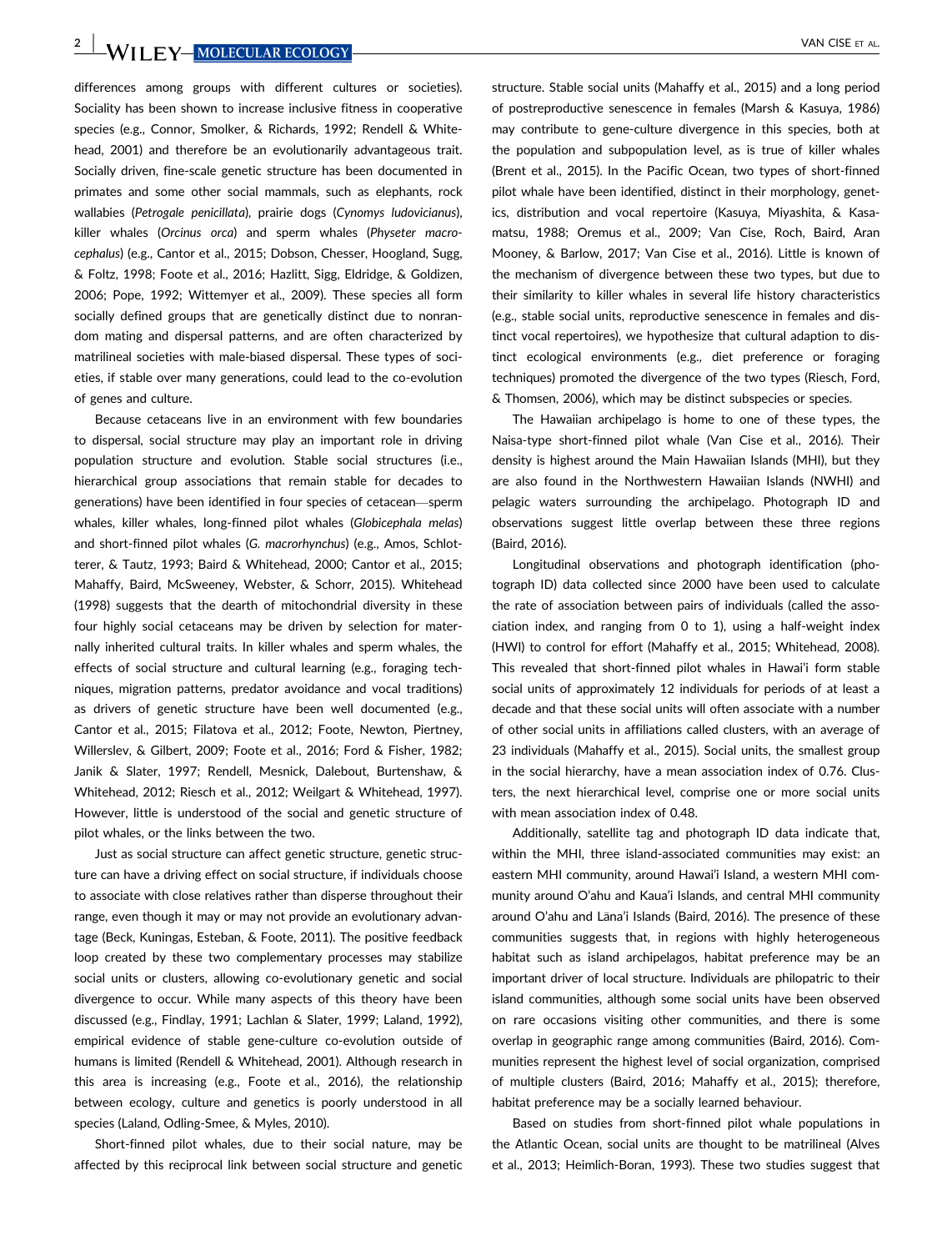males remain in their natal social unit but mate outside of that group. However, in at least some cases, all-male groups have been observed (Baird, 2016), suggesting that males do not always exhibit natal philopatry. It is unknown whether males' extra-unit mate choices are random or socially driven, or whether genetic relatedness affects association or social structure at any level higher than that of social units.

In this study, we aim to improve our understanding of local population structure and divergence in Hawaiian short-finned pilot whales. We analyse genetic differentiation between three geographic strata: the MHI, NWHI and pelagic waters surrounding the Hawaiian Islands; we then examine genetic differentiation between observed island communities within the MHI, test for sex-biased dispersal between those communities, and look for evidence that individual island preference is a driver of the amount of time that individuals spend together.

We further hypothesize that relatedness drives social structure and that, in turn, social structure affects genetic divergence among groups, for example by affecting mate selection. If genetic structure affects social structure, insomuch as close relatives form lifelong associations and travel in close-knit groups, we would expect to see higher relatedness within social units than expected at random. Similarly, if social structure affects genetic structure we might expect to see genetic divergence in the allele frequency among clusters. These patterns, along with a statistical relationship between genetic and social structure, could indicate a reciprocal relationship between genetic and social structure in Hawaiian pilot whales.

# 2 | METHODS

#### 2.1 | Genetic data collection

Skin samples ( $n = 254$ ) were collected from wild short-finned pilot whales throughout the MHI and NWHI using biopsy darts, in collaboration with Cascadia Research Collective and NOAA's Southwest Fisheries Science Center (SWFSC). Biopsy darts are deployed using a crossbow and collect a tissue sample approximately 8 mm in diameter and up to 20 mm in length, from the area below the dorsal fin. Samples were collected opportunistically, as social groups were encountered in the field, with priority given to sampling as many adults in each social group as possible. Samples were archived in the SWFSC Marine Mammal and Sea Turtle Research Collection, and were either stored at  $-80^{\circ}$ C or preserved in either a salt-saturated 20% DMSO solution or 100% ethanol and stored in a  $-20^{\circ}$ C freezer. In the MHI, known social units were heavily sampled in order to test for relatedness; additional samples were chosen randomly, with consideration given to ensuring that samples represented unrelated individuals from multiple social groups per stratum.

### 2.2 | Photograph ID/social network data collection

Photographs, used to generate social stratification data as well as pairwise association indices between individuals, were collected

VAN CISE ET AL.  $\frac{3}{2}$ 

according to Mahaffy et al. (2015). Photograph identification data from that publication and from subsequent field observations, between 2003 and 2015 (Baird, Webster, Aschettino, Schorr, & McSweeney, 2013), are included in this study. Association indices were calculated using socprog 2.4, with a sampling period of 1 day and a HWI of association with control for effort (Whitehead, 2008, 2009). We used the photograph identification, association indices and terms (social units, clusters and communities) used by Mahaffy et al. (2015) to characterize the hierarchical nature of short-finned pilot whale social organization in the MHI.

### 2.3 Genetic sequencing and assembly

DNA was extracted from skin and muscle samples as previously described (Martien et al., 2014). The hypervariable mtDNA control region was amplified and sequenced in two parts of approximately 420 and 560 bp, with approximately 20 bp of overlap between the two sequences. Primers, PCR and sequencing methods have been previously described by Martien et al. (2014). The resulting combined sequence was 962 bp and was assembled using seqep, version 1.0.3 (ABI), Sequencher software (versions 4.1 and 4.8; Gene Codes, Ann Arbor, MI, USA) or Geneious (Kearse et al., 2012).

Mitochondrial sequences were aligned using a MAFFT alignment with default parameters (Scoring Matrix:  $200PAM/k = 2$ , Gap open penalty: 1.53, Offset value: 0.123) in the Geneious software package (Katoh & Kuma, 2002). Once the alignment was completed, sequences were re-examined. Any haplotypes represented by only a single sequence or haplotypes with a single base-pair difference from the most similar haplotype were reviewed for accuracy. Unique haplotypes were repeat sequenced to ensure the accuracy of the sequence. Sequences were combined with previously published sequences from Van Cise et al. (2016) to generate the final mtDNA data set.

Sequencing of 78 targeted nuclear loci for single nucleotide polymorphisms (SNPs) analysis was completed using a custom capture enrichment array designed at SWFSC based on common bottlenose dolphin (Tursiops truncatus) genome sequences (Supplemental File S1), followed by highly parallel sequencing (Hancock-Hanser et al., 2013; Morin et al., 2015). Four libraries of genomic DNA were prepared using protocols described in Meyer and Kircher (2010) and Hodges et al. (2009), with modifications described in Hancock-Hanser et al. (2013). Up to 400 ng of extracted DNA in 80 µl total volume was sonicated using a Bioruptor UCD-200 (Diagenode). Blunt ends of the DNA were repaired using 20  $\mu$ l of the sonicated product, adaptors were ligated to the DNA, and indexes were added to each sample library via PCR with indexed primers (Meyer & Kircher, 2010). Once indexed, each sample was quantified using qPCR to estimate the number of nuclear DNA copies in each sample, and approximately 100,000 copies per sample were pooled and hybridized to a capture array. The capture-enriched product was amplified and then sequenced on Illumina HiSeq  $(1 \times 100$  bp) or NextSeq  $(1 \times 75$  bp) instruments by The DNA Array Core Facility (The Scripps Research Institute, La Jolla, CA).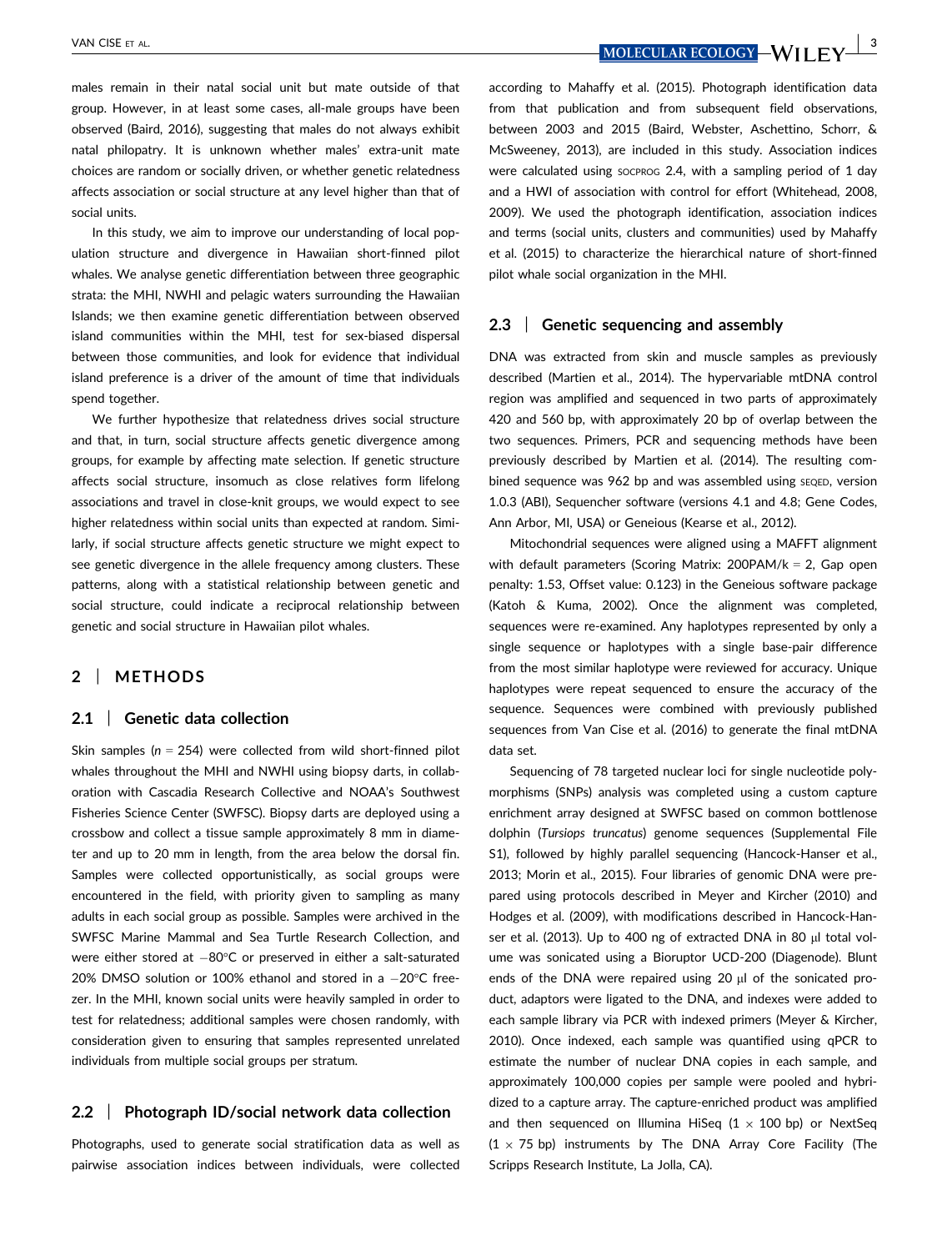4 WII FY MOLECULAR ECOLOGY VAN CISE ET AL.

Nuclear sequences were assembled as in Morin et al. (2015), using common bottlenose dolphin reference sequences (used for capture enrichment) for sequence assembly and SNP genotyping. The cut-off for calling a genotype at any position was set to 10 reads for both homozygous and heterozygous positions, to minimize genotype error (Fountain, Pauli, Reid, Palsbøll, & Peery, 2016). Potential SNPs were identified using scripts developed at SWFSC (Dryad data repository [https://doi.org/10.5061/dryad.cv35b\)](https://doi.org/10.5061/dryad.cv35b) in the R computing environment (R Core Team, 2016). From the pool of sequenced loci, candidate SNPs were selected if at least five individuals were heterozygous at that locus. Those SNPs with coverage at fewer than 55% of samples were removed, and samples with coverage at fewer than 70% of the SNP loci were also removed. Next, sequenced regions with multiple SNP loci were examined for signs of paralogous reads within the assembly (e.g., excess heterozygosity across multiple SNPs in a region, discrete regions of high coverage), and SNPs were removed if assembly of paralogous loci was determined to have occurred. Finally, quality control analyses were performed on this set of SNPs and samples using the strataG package for R (Archer, Adams, & Schneiders, 2016). SNPs were removed if the quality control analysis indicated that the locus was an outlier for homozygosity (>80% homozygous, based on the distribution of homozygous genotypes across all loci), and we additionally tested for outliers from HWE, using a Bonferroni adjustment for multiple tests. Loci that deviated significantly from HWE equilibrium were closely re-examined for evidence of assembly of paralogous loci. Additionally, samples that had highly similar SNP genotypes and could be duplicates were checked against photograph ID records to confirm that they were distinct individuals; if this could not be determined, one from each pair of duplicate samples was removed. Loci with multiple SNPs (see Table S1) were phased based on allele frequencies in the three regional strata, with a phase cut-off probability of 0.5, to generate a single multi-SNP genotype per sample at each locus for analyses of genetic differentiation (Morin et al., 2012). For analysis of relatedness within Hawaiian social units, the highest heterozygosity SNP at each locus ( $N = 51$  after removal of one locus that was invariant in these populations) was chosen for the analysis.

# 2.4 | Data analysis: Population structure and diversity

We tested for both geographic and socially driven genetic structure using both mitochondrial control regions and nuclear SNPs. Table S2 lists sample stratifications used for data analysis in this study. For mitochondrial DNA analysis, samples were divided into three strata: MHI, NWHI and pelagic samples (Figure 1). Samples were placed in one of these three strata primarily based on their sampling location, with the exception that samples collected near the MHI were placed in the pelagic stratum if photograph ID data verified that the individuals did not associate with MHI communities. MHI mtDNA samples were not further stratified because all samples except one have the same haplotype. We placed samples from the NWHI in a separate stratum because several studies have shown strong differentiation



FIGURE 1 Sampling locations for samples used in this study. Above: samples used in mtDNA analyses. Symbols represent their stratification for geographic structure analyses. Inset shows additional samples from the NWHI and Pelagic strata. Below: samples used in SNP analyses. Symbols represent their stratification for genetic structure analyses. Samples labelled "No Link" are presumed to belong to the pelagic stratum, because they cannot currently be linked to any social stratum within the Main Hawaiian Islands. Inset shows social units and clusters in the eastern community that were used for relatedness analyses

between the MHI and NWHI for other marine mammals (Andrews et al., 2010; Courbis, Baird, Cipriano, & Duffield, 2014; Martien et al., 2014).

SNP data were only available for the MHI and pelagic strata. Using previous knowledge of the social structure, habitat use and movements (Baird, 2016; Mahaffy et al., 2015), SNP samples were divided into two strata within the MHI (eastern and western MHI communities) based on photograph ID data, visual observations of social units and satellite tag data (Figure 1). Several social units were heavily sampled to test for relatedness within social units. Therefore, in order to remove any potential bias due to sampling regime, we randomly subsampled the data set using a random number generator to include no more than two individuals from each social unit before conducting tests of genetic differentiation among geographic strata.

Molecular diversity indices for all samples and for each region were calculated for both mtDNA (Theta  $[\theta_H]$ , haplotypic diversity [h], and mean nucleotide diversity  $[\pi]$ ) and SNP genotypes (average number of alleles per locus, expected and observed heterozygosity  $[H_e,$ Ho]). Pairwise genetic differentiation was calculated among geographic strata using  $F_{ST}$  and  $\Phi_{ST}$  for mtDNA. For SNP genotypes, geographic differentiation ( $F_{ST}$  only) was calculated only between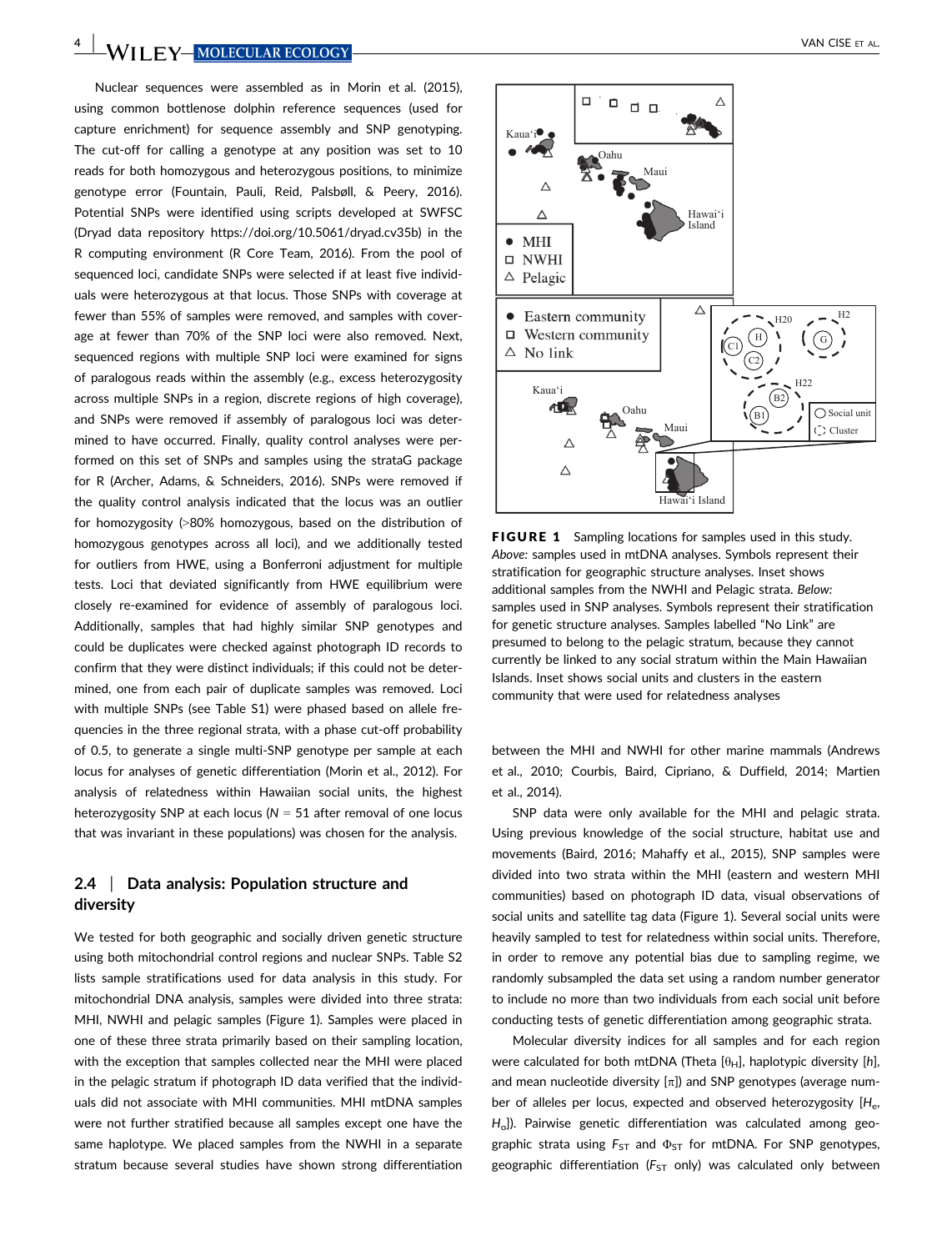VAN CISE ET AL.  $\frac{5}{5}$ 

island communities within the MHI. All estimates of divergence and genetic diversity were conducted using the strataG package for R except haplotypic diversity, which was calculated in ARLEQUIN (Excoffier & Lischer, 2010).

We tested for sex-biased dispersal among island communities using the Hierfstat package in R (Goudet, 2005), which looks for firstgeneration immigrants within the sample set. To do this, we tested for differences among males and females in  $F_{ST}$ ,  $F_{IS}$  or the mean or variance of assignment probability (Goudet, Perrin, & Waser, 2002).

# 2.5 | Data analysis: Genetic structure, social structure and island preference

To test the hypothesis that there are links between genetic structure, social structure and island preference in Hawaiian short-finned pilot whales, we first calculated pairwise genetic relatedness among individuals, as well as pairwise genetic differentiation among clusters, which represent one or more social units.

To calculate genetic relatedness within and among social units in the MHI, samples were stratified according to previously inferred social structure (Mahaffy et al., 2015), and social unit relatedness was calculated if at least five individuals from a social unit had been sampled. Pairwise relatedness was estimated using a dyadic maximum-likelihood estimator (Milligan, 2003) in the R package Related (Pew, Muir, Wang, & Frasier, 2014), which implements the software program COANCESTRY (Wang & Summers, 2010). Within-unit relatedness was compared to the expected relatedness by permuting a random sample 1,000 times and calculating relatedness. From one cluster, we were able to sample two social units, and we used this cluster to test the hypothesis that genetic relatedness is a driver of association among social units by comparing within-cluster relatedness with the distribution of relatedness between 1,000 randomly selected pairs of social units.

Pairwise genetic differentiation  $(F_{ST})$  was estimated among clusters using SNP genotypes only due to the lack of mtDNA haplotypic diversity. Clusters were only included if there were at least five samples collected from that cluster. To characterize the overall degree of differentiation among social clusters, we performed this test using all available samples from clusters. Next, to characterize the extent to which gene differentiation has been affected by social structure, we removed highly related ( $r > .6$ ) samples to reduce bias due to genetic relatedness and recalculated  $F_{ST}$  among social clusters, now considering differences in the allele frequency within each cluster.

To determine whether genetically similar social units and clusters were more likely to associate, we compared pairwise cluster genetic differentiation ( $F_{ST}$ ) with mean pairwise association between clusters, using a fixed effect linear model with cluster ID controlled as a fixed effect. Association between pairs of clusters was calculated by taking the mean of association between individuals in the first cluster and individuals in the second cluster.

We used Mantel tests and linear models to examine the relationship between geographic distance, genetic relatedness and associations between individuals. To do this, we first calculated geographic distance (d) as the straight-line distance between sampling locations for each sample. Three Mantel tests were calculated between all pairs of individuals, comparing genetic distance (defined as 1—genetic relatedness, r), geographic distance (d) and the amount of time a pair spends together (association index, AI).

We compared linear, exponential and logarithmic models to test the importance of geographic distance (d), genetic relatedness (r) and an interaction term ( $r \times d$ ) as potential drivers of association (AI) between individuals, and also between clusters. For these models, we converted geographic distance to a categorical variable with two categories (inter-island,  $d < 300$  mi and intra-island,  $d > 50$  mi), due to the fact that, within each island community, sampling location is not representative of an individual's habitat use or distance to other individuals in the community. Further, to account for multiple observations of each individual, we included fixed effects for each pairwise individual (I). We iteratively built models by adding one predictor variable with each iteration, for a final model that included all possible predictor terms:

$$
E(f[A I_{ij}]) = \alpha + \beta_1 r_{ij} + \beta_2 d_{ij} + \beta_3 r_{ij} d_{ij} + G(I_i) + G(I_j)
$$

Significant parameters of the model that minimized Akaike information criterion (AIC) were considered to be potential drivers of association among pairs of individuals.

# 3 | RESULTS

The mtDNA data set consisted of 242 samples from throughout the Hawaiian Islands (125 previously reported in Van Cise et al., 2016). A total of 163 SNPs at 50 nuclear loci from 112 individuals were successfully genotyped from four capture-enriched library pools. The SNP and mtDNA data sets overlapped by 100 samples. Six samples were determined to be duplicates and removed from the data set, so that the final SNP data set included 106 individuals (Dryad Digital Repository<http://dx.doi.org/10.5061/dryad.78521>). Forty-four SNPs were removed during the quality analysis phase due to possible assembly of paralogous loci, resulting in 119 SNPs at 49 nuclear loci (Table S1).

Sample stratifications can be found in Figure 1 and Table S2. Only eight samples with SNP data were available from the pelagic stratum, and no samples were successfully genotyped from the NWHI. Cluster assignments were made for 93 of the samples; analyses of differentiation among social clusters were performed using a data set that included related individuals ( $n = 93$ ) and a data set with individuals removed from pairs with relatedness estimates  $>0.6$  (n = 85). Finally, pairwise relatedness based on the 51 unlinked SNPs was calculated for the full 106 sample SNP data set, and group relatedness was calculated for three social units, five clusters and two communities.

### 3.1 | Population structure and diversity

We found very low mtDNA haplotype diversity in the Hawaiian Islands (Table 1). Six haplotypes were identified among the 242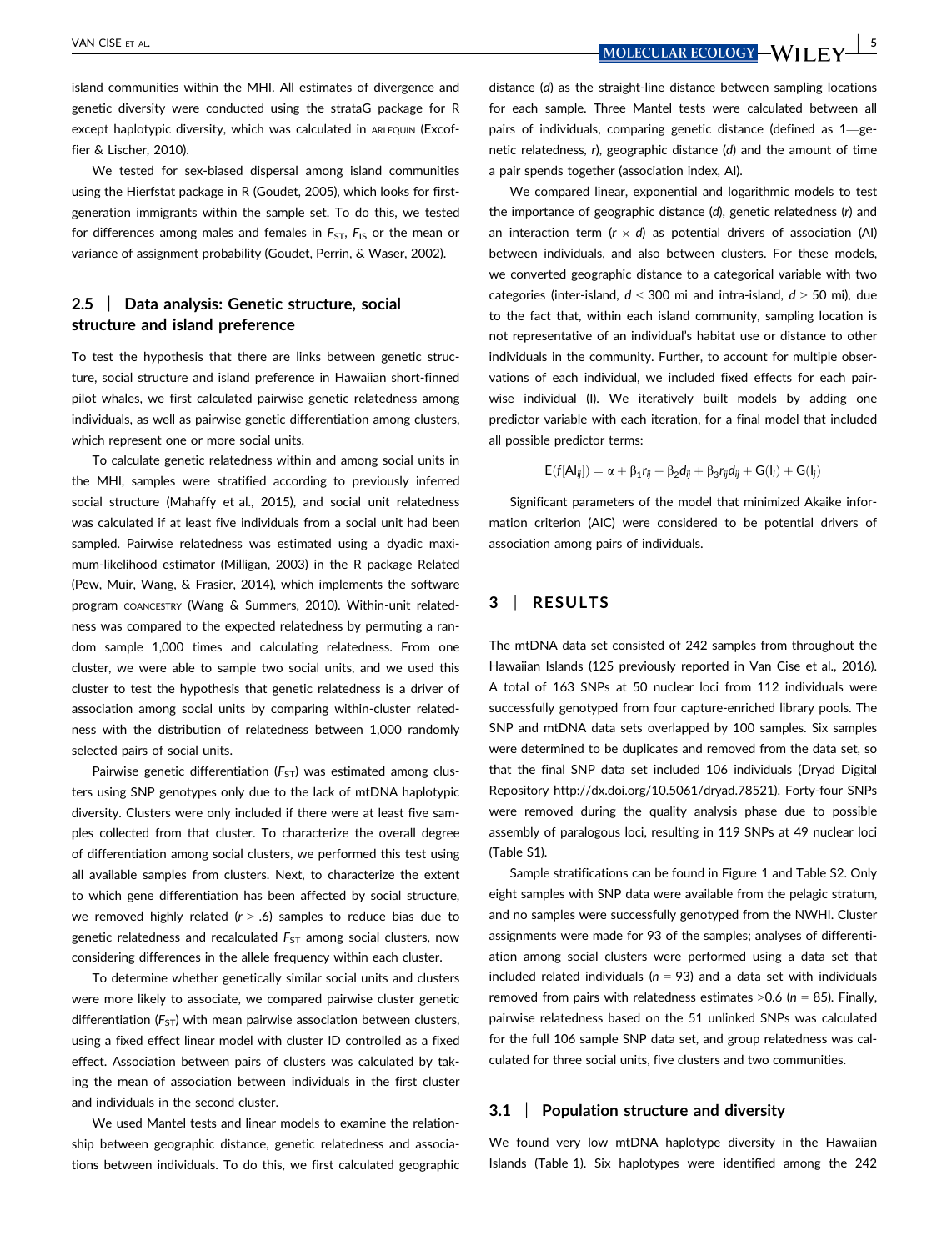TABLE 1 Molecular diversity indices for single nucleotide polymorphism (SNP) and mtDNA data sets. MHI SNP data were tested using subsampled data sets so that diversity indices within strata were not biased by sampling technique. "All samples" includes all samples included in the study. Nuclear samples were subsampled within the eastern and western communities

|                       | mtDNA<br>N | Theta $(\theta_{H})$ | Haplotype<br>diversity (h) | <b>Nucleotide</b><br>diversity $(\pi)$ | <b>SNP</b><br>N | Average number<br>of alleles | $H_{\rm o}$ | $H_{\rm e}$ |
|-----------------------|------------|----------------------|----------------------------|----------------------------------------|-----------------|------------------------------|-------------|-------------|
| All samples           | 242        | 0.06                 | $0.08 + 0.02$              | 0.004                                  | 106             | 4                            | 0.45        | 0.45        |
| Regions               |            |                      |                            |                                        |                 |                              |             |             |
| MHI                   | 205        | 0.007                | $0.01 \pm 0.01$            | 0.004                                  | 63              | 3.9                          | 0.46        | 0.46        |
| Western MHI community |            |                      |                            |                                        | 21              | 3.5                          | 0.49        | 0.47        |
| Eastern MHI community |            |                      | __                         |                                        | 42              | 3.7                          | 0.45        | 0.45        |
| <b>NWHI</b>           | 17         | 0.33                 | $0.44 \pm 0.1$             | 0.004                                  |                 |                              |             |             |
| Pelagic               | 20         | 0.27                 | $0.36 + 0.1$               | 0.004                                  |                 |                              |             |             |

N, sample size, H<sub>o</sub>, observed heterozygosity, H<sub>e</sub>, expected heterozygosity; MHI, Main Hawaiian Islands; NWHI, Northwestern Hawaiian Islands.

TABLE 2 Mitochondrial haplotype distribution by stratum in the Hawaiian Islands

| <b>Stratum</b> | <b>MHI</b> | <b>NWHI</b> | Pelagic        |
|----------------|------------|-------------|----------------|
| Haplotype      |            |             |                |
|                | 204        | 12          | 16             |
| $\mathsf{C}$   | 1          | 0           | ი              |
| К              | 0          | 0           | $\overline{2}$ |
| 12             | 0          | 5           | ი              |
| 11             | 0          | 0           | 1              |
| 2              | ∩          | n           | 1              |

MHI, Main Hawaiian Islands; NWHI, Northwestern Hawaiian Islands.

samples (Table 2); 232 of the 242 samples had haplotype J. With the exception of one sample collected off Kaua'i, all samples from the MHI stratum had haplotype J. SNP genotypes were subsampled within each island community to control for nonrandom sampling of social groups, so that the data set used for molecular diversity and geographic differentiation included 63 samples from the MHI. Observed heterozygosity and expected heterozygosity for the phased multi-SNP genotypes in the MHI were both 0.46, with slightly higher heterozygosity in the western MHI community than in the eastern MHI community (Table 1).

Mitochondrial differentiation was significant between the MHI  $(N = 204)$  and NWHI (N = 17) strata, as well as between the MHI and pelagic ( $N = 20$ ) strata ( $F_{ST}$  and  $\Phi_{ST}$   $p < .001$ , Table 3). Within the MHI, SNP differentiation was small but significant between the eastern (N = 42) and western (N = 21) MHI communities ( $F_{ST}$  $p = .009$ ). SNP differentiation was not tested between other strata (pelagic, NWHI) due to low sample size. We did not find any evidence of sex-biased dispersal between communities in the MHI (p-values for all indices ranged from .2 to .9).

# 3.2 | Genetic structure, social structure and island preference

Average pairwise relatedness (r) among individuals was 0.11, with a range from 0 to 0.76. Within-unit relatedness estimates for each of three social units with five or more samples were all significantly

TABLE 3 Geographic population differentiation in Hawaiian Island short-finned pilot whales. For single nucleotide polymorphism (SNP) data, only  $F_{ST}$  was calculated; for mtDNA data, both  $F_{ST}$  and  $\Phi_{ST}$  were calculated. Sample sizes for each stratum are shown in parentheses. Significant values are shown in bold

|                                                                 |          | $F_{ST}$ |                      | $\Phi$ <sub>ST</sub> |
|-----------------------------------------------------------------|----------|----------|----------------------|----------------------|
| Stratum                                                         | $F_{ST}$ | p-value  | $\Phi$ <sub>ST</sub> | <i>p</i> -value      |
| mtDNA                                                           |          |          |                      |                      |
| MHI (204) vs. NWHI (17)                                         | 0.67     | 5.001    | 0.58                 | 5.001                |
| MHI (204) vs. pelagic (20)                                      | 0.39     | 5.001    | 0.30                 | 5.001                |
| NWHI (17) vs. pelagic (20)                                      | 0.08     | .07      | 0.01                 | .28                  |
| SNP                                                             |          |          |                      |                      |
| Eastern MHI community<br>(42) vs. western MHI<br>community (21) | 0.01     | .009     | <b>NA</b>            | <b>NA</b>            |

MHI, Main Hawaiian Islands; NWHI, Northwestern Hawaiian Islands.

higher than expected if groups were randomly organized (Figure 2). Within-cluster relatedness for cluster H20, comprised of three social units, was also significantly higher than relatedness between randomly selected pairs of social units ( $r = .33$ ,  $p < .03$ ), as well as being higher than mean relatedness at the community level ( $r = .11$ ).

When pairs with  $r > 0.6$  were removed, clusters with more than five individuals sampled were found to be significantly differentiated from each other in eight out of ten pairwise comparisons (Table 4). Global  $F_{ST}$  was also significant when tested using all samples with cluster assignments ( $n = 84$ ,  $F_{ST} = 0.02$ ,  $p = .05$ ). When the same analysis is performed using all samples regardless of relatedness, the number of significant pairwise differences between social clusters increases from eight to nine, likely due to an increase in both sample size and relatedness within groups (Table S3).

Pairs of clusters that exhibited higher genetic differentiation associated less often (Figure 3), according to the results of a fixed effect linear regression, which indicated a negative causal relationship between pairwise  $F_{ST}$  differentiation and association between clusters ( $p = .01$ ). In this model, genetic differentiation explained 68% of the variance in association between clusters ( $R^2$  = 0.68).

While there was no correlation between relatedness and geographic distance (Mantel test  $p = .13$ ), association index was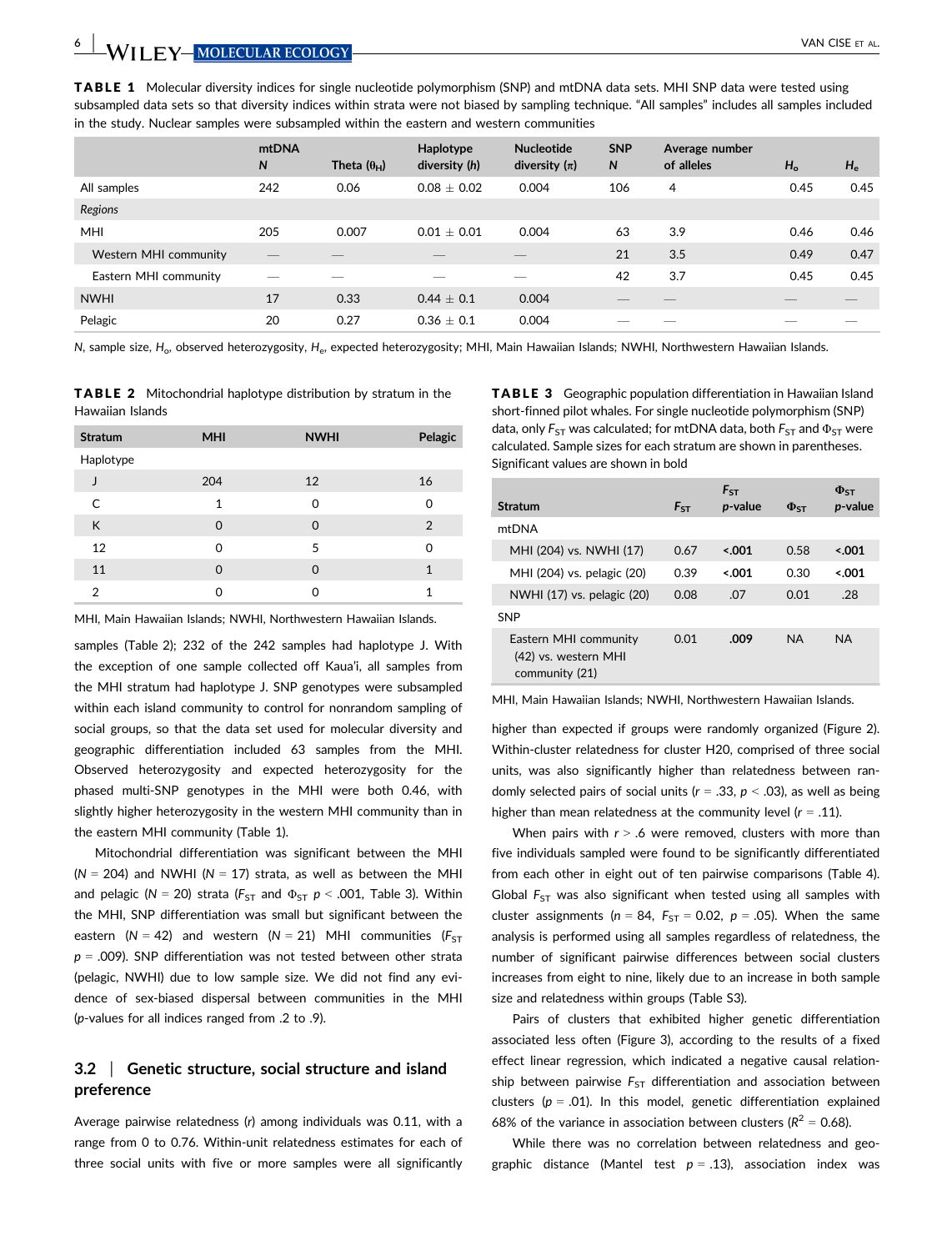

 $\sim$ 

FIGURE 2 Relatedness analysis for three social units with at least five individuals sampled, and overall relatedness within groups (bottom right). Arrows indicate average within-group relatedness; histograms show the expected distribution of within-group relatedness values if groups were randomly organized but retained their original sample size

**TABLE 4** Genetic differentiation ( $F_{ST}$ ) between five clusters with more than five sampled individuals (related individuals not included); sample sizes for each cluster are shown in parentheses.  $F_{ST}$  p-values (in parentheses) are shown below  $F_{ST}$  values; significant differentiation between clusters is shown in bold

 $\epsilon$ 

–0.2 –0.1 0.0 0.1 0.2 0.3 0.4

Relatedness

|                                   | Eastern community<br>cluster $2(8)$ | Eastern community<br>cluster 20 (10) | Eastern community<br>cluster 22 (10) | Western community<br>cluster $13(9)$ |
|-----------------------------------|-------------------------------------|--------------------------------------|--------------------------------------|--------------------------------------|
| Eastern community cluster 20 (10) | $0.05$ (<.001)                      |                                      |                                      |                                      |
| Eastern community cluster 22 (10) | $0.06$ (<.001)                      | $0.04$ $(.002)$                      |                                      |                                      |
| Western community cluster 13 (9)  | $0.02$ (.05)                        | $0.02$ (.04)                         | 0.01(0.12)                           |                                      |
| Western community cluster 24 (6)  | $0.05$ (.02)                        | 0.03(0.03)                           | $0.02$ (.04)                         | $0.002$ (.39)                        |



FIGURE 3 Fixed effect linear regression comparing pairwise genetic differentiation  $(F_{5T})$  among clusters with average association index, or rate of association, among clusters. Association index is calculated using a half-weight index and a sampling period of 1 day, to control for effort

significantly correlated with both relatedness and distance (Mantel test  $p < .001$  for both tests).

–0.1 0.0 0.1 0.2 0.3 0.4

Relatedness

Regression model fits indicated that association between individuals increases with genetic relatedness. Genetic relatedness was found to be a significant driver of association time ( $p < .0001$ ), while distance category (near or far), and the product of genetic relatedness and distance category were not found to be significant ( $p = .9$ and .2, respectively). AIC was minimized using a model in which association index increased with an exponential increase in relatedness (AIC =  $-4,169$ ), but a linear relationship was similar (AIC =  $-4,164$ ). Relatedness explained 21% of the variance in association time between pairs of individuals ( $R^2$  = 0.21).

# 4 | DISCUSSION

### 4.1 Genetics, sociality and island preference

Our results show that short-finned pilot whales in Hawai'i exhibit links between their genetic structure, social structure and island preference, which is likely a socially learned behaviour. Similar links have been shown in other social animals, such as killer whales, sperm whales and elephants (Archie, Moss, & Alberts, 2006; Foote et al.,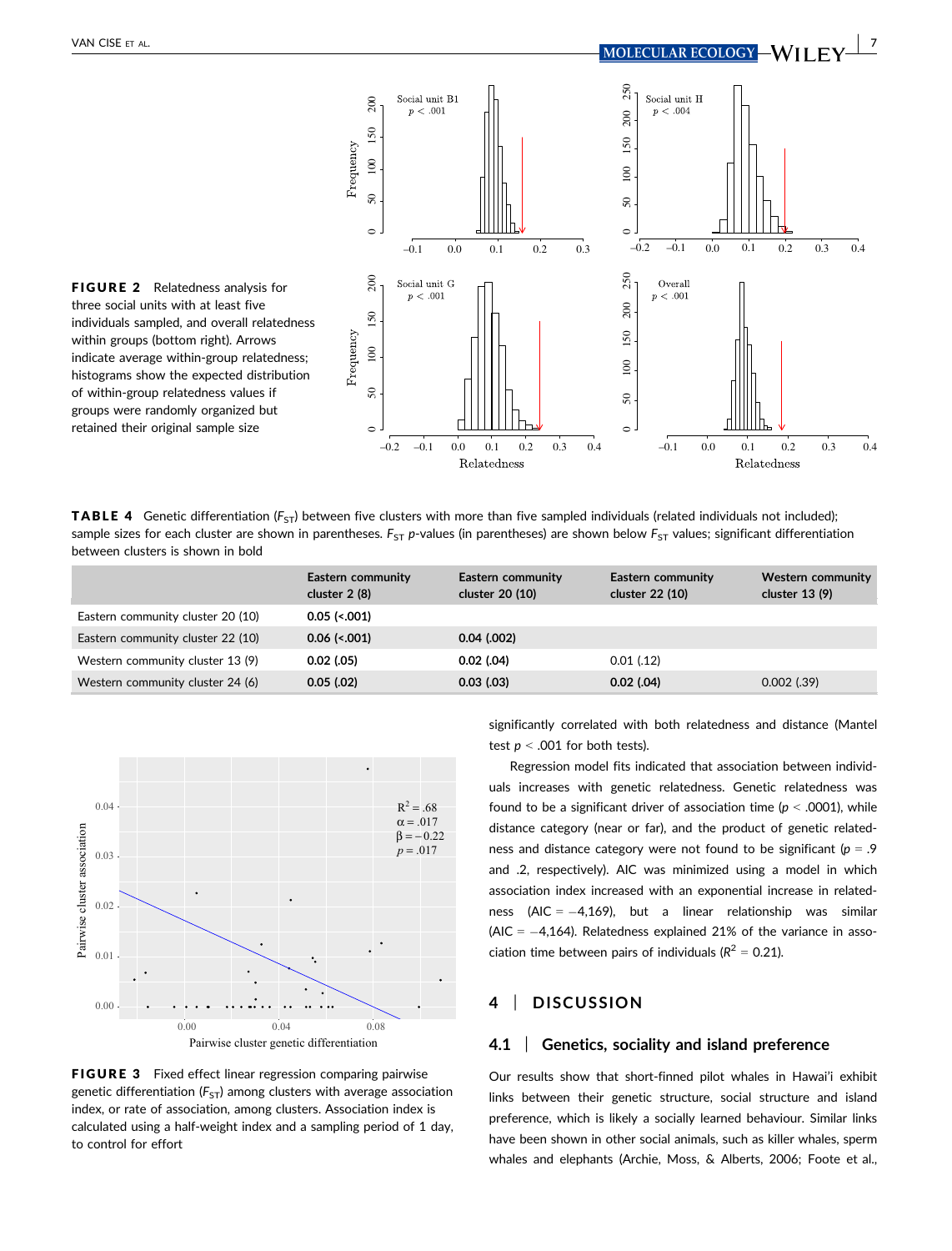8 WILLEY MOLECULAR ECOLOGY VAN CISE ET AL.

2016; Rendell et al., 2012; Wittemyer et al., 2009; Yurk, Barrett-Lennard, Ford, & Matkin, 2002), and may have a stabilizing effect that promotes rapid genetic divergence among groups. In Hawaiian pilot whales, it seems that island preference and social structure influence genetic structure in the absence of any physical barriers to gene flow, based on genetic differentiation of island communities and clusters. Genetic relatedness in turn affects social organization, based on high genetic relatedness within social units and clusters.

The importance of genetic relatedness to social organization is evident when we examine the high level of relatedness within social units as compared to random (Figure 2), a pattern that has been demonstrated in pilot whales from other regions of the world (Alves et al., 2013), and may result from matrilineal fidelity. We additionally found that relatedness was higher within clusters than throughout the Hawaiian population, suggesting that relatedness plays a role in determining how groups are organized at hierarchical levels above the immediate family unit. We saw the same pattern in the regression comparing relatedness with association in pairs of individuals, which showed that animals that were more closely related were also more likely to associate.

If relatedness does not affect social structure at any level higher than that of the social unit, we would expect relatedness at the cluster level to fall to the level of relatedness within the entire population. Our results indicate that relatedness continues to drive social structure and association at higher levels in the hierarchical organization than just the matrilineal social unit. This may indicate that clusters are groups of related social units that underwent fission, similar to elephants (Archie et al., 2006) and killer whales (Williams & Lusseau, 2006). Genetic relatedness between groups can decay quickly in time due to the death of kin and would be consistent with the lower relatedness within clusters than social units that we observed in this study.

In elephants, social units that associate more often were shown to have recently split from each other due to the death of a matriarch (Archie et al., 2006). A larger, more comprehensive sample that includes all or most clusters, and a greater number of SNPs, would increase the resolution of the genetic structure among socially divided units, clusters and communities, and may allow us to determine which clusters are more genetically similar, and whether specific clusters are facilitating gene flow between island communities.

On the other hand, we were able to show significant genetic differentiation among sympatric clusters even when highly related individuals were removed from our analyses, indicating restricted gene flow among sympatric clusters. Clusters that were more genetically differentiated also spent less time together (Figure 3). This would suggest that social structure inhibits gene flow among clusters, which could accelerate genetic divergence among clusters compared to a group of randomly mating individuals. It is important to note, however, that the observed genetic differentiation among clusters may also be caused by low effective population size, sampling stochasticity or a combination of these factors.

This bidirectional influence between social structure and genetic structure creates a positive feedback between the two that may be self-stabilizing, thus encouraging continued genetic and social divergence. Similar patterns have been seen in other social animals; for example, in some bird species, social song learning has been argued to restrain genetic divergence soon after a dispersal event, but promote divergence at later stages in the process (Slabbekoorn & Smith, 2002). In killer whales, social structure and social learning are thought to have promoted rapid subspecies divergence into novel ecological niches (Foote et al., 2016). In a similar way, social structure in pilot whales may promote genetic divergence, and in turn genetic relatedness helps maintain a familial social structure.

Geographic distance is significantly correlated with association between individuals, or social structure, although it was not found to be a significant driver of association between individuals. As geographic distance (d) cannot be interpreted as a continuous variable, due to the geographic overlap of social units within island communities, it instead represents individuals that were encountered in the same island community  $(d < 50$  mi) or different island communities  $(d > 300$  mi). The correlation between geographic distance and association among individuals likely indicates that individual preference for one island community and association with other individuals are both driven by similar mechanisms.

While the present study did not examine genetic or social structure as drivers of ecological behaviours such as island preference, there is evidence for social and parental (i.e., genetic) learning of ecological and other behaviours in other highly social cetaceans, such as killer whales and sperm whales (Cantor et al., 2015; Foote et al., 2016). Indeed, social learning of ecological behaviours may be important to the long-term resilience of oceanic predators (Whitehead, 2007). Further studies of ecological and social behaviours in pilot whales, such as diet preference, foraging strategies, mating strategies, group movements and vocal repertoire, would help elucidate whether social structure and genetic structure also contribute to the learning and practice of these behaviours.

### 4.2 | Population structure and diversity

Mitochondrial diversity is very low in Hawaiian short-finned pilot whales: of the six haplotypes reported in this study, haplotype J made up the majority of individuals, and although sampling was increased in the MHI from previous Pacific-wide studies (Van Cise et al., 2016), no new haplotypes were found in this study. The MHI stratum was distinct from the pelagic and NWHI strata, indicating the presence of an insular population around the MHI, as well as a pelagic/NWHI population. Insular or coastal populations have been observed in other odontocetes, such as false killer whales (Martien et al., 2014), bottlenose dolphins (Allen et al., 2016) and spinner dolphins (Andrews et al., 2010). Pilot whales exhibit strong site fidelity (Mahaffy et al., 2015), and it is possible that the MHI population has become adapted to the slope habitat it prefers (Abecassis et al., 2015; Baird, 2016) and may have different dietary preferences from the pelagic population. However, tagging data indicate that pelagic social groups will sometimes travel through the slope region of the MHI (Baird, 2016). The lack of mtDNA gene flow between these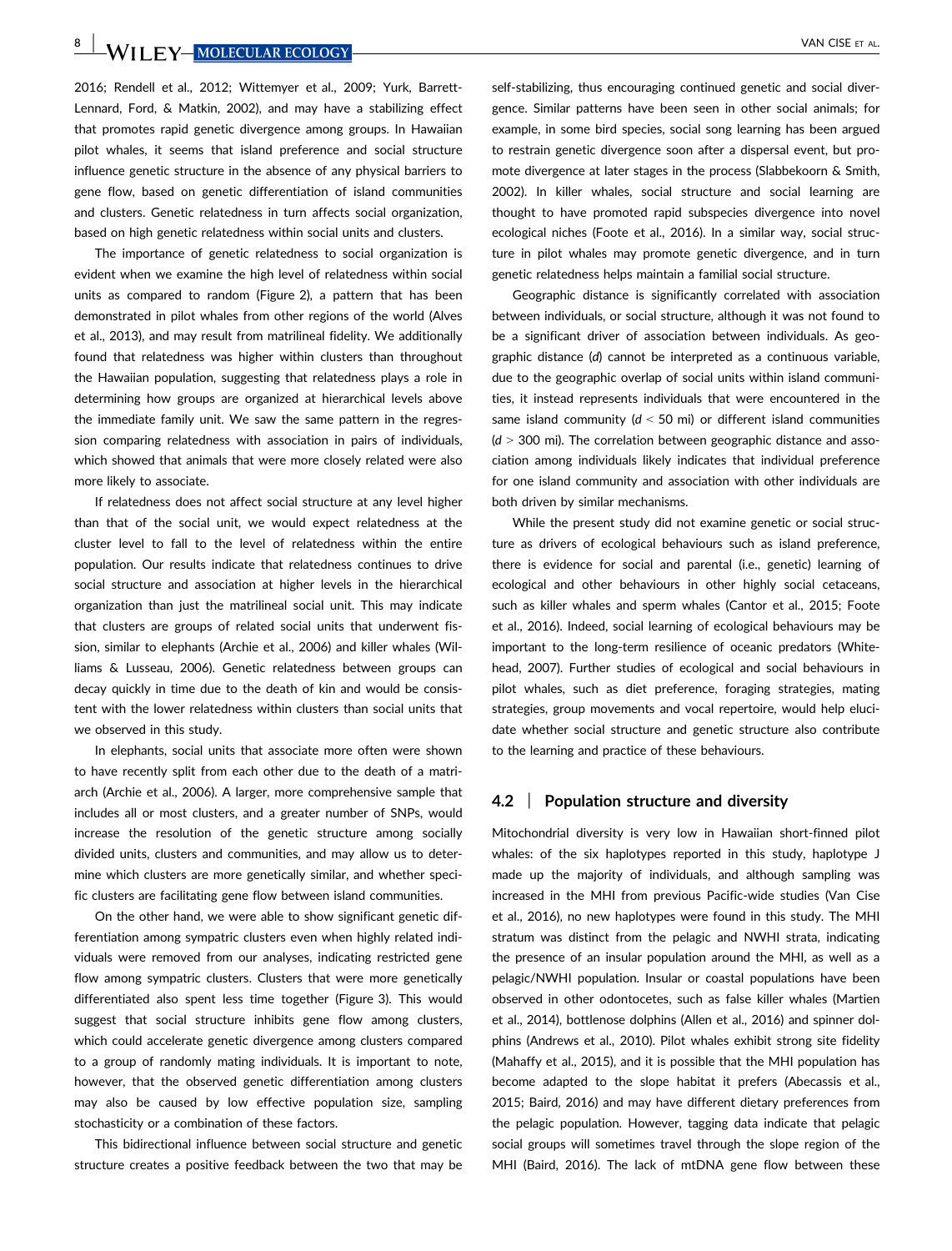two populations suggests that social structure prevents dispersal of females between these two populations when they come in contact with each other.

Although mtDNA differentiation between the pelagic and NWHI strata was nonsignificant, we expect that a larger sample size will differentiate the two populations. Samples from the pelagic stratum had haplotypes also found in SE Asia, the South Pacific, the Indian Ocean and southern Japan, while NWHI haplotypes were either J (MHI) or an endemic haplotype with 4 bp difference from J, suggesting that the NWHI group may have diverged from the MHI insular population, possibly due to geographic isolation. This is similar to the pattern observed in Hawaiian false killer whales (Pseudorca crassidens), where photograph identification, tagging and mtDNA suggest three populations, with shared maternal ancestry between the MHI and NWHI, but nuclear data showing contemporary gene flow are highest between the NWHI and pelagic populations (Martien et al., 2014). However, our nuclear SNP sample size was not large enough to test for geographic differentiation between these strata; therefore, the possibility still remains for male-mediated gene flow between the NWHI and Pelagic strata. A large data set of both mtDNA haplotypes and SNP genotypes from the NWHI and pelagic strata may provide greater insight into the historical and contemporary rates of gene flow among these geographic areas.

Within the insular MHI population, there are at least two genetically distinct island communities, with some continued gene flow between them. This may be driven by cluster philopatry to island communities, with some clusters key to gene flow between communities. Satellite tag data indicate a third possible community, around O'ahu/Lana'i, known as the central MHI community (Baird, 2016). Additional samples from that community are needed to test whether it is genetically distinct from the eastern and western MHI communities. Individuals rarely leave their island community, instead spending the majority of their time around one island; however, on rare occasions clusters have been observed outside their island community ranges (Baird, 2016), and mating may occur during these rare excursions.

Within small groups, such as social units or clusters, inbreeding depression can be avoided through mechanisms such as sex-biased dispersal (Prout, 1981). We found no detectable difference in genetic diversity indices at the regional, MHI population or community level, indicating a lack of inbreeding, although there was no nuclear evidence for sex-biased dispersal among communities. Sugg, Chesser, Dobson, and Hoogland (1996) use a socially structured population of prairie dogs to show that an increase in COANCESTRY within a breeding group is countered by divergence among groups, which works to maintain genetic diversity at the population level. This can happen through kin recognition and behavioural avoidance of mating within a group, or if one sex remains philopatric to the group while the other sex is more likely to disperse. The advantages of social living, such as cooperative behaviours and increased genetic fitness, are thought to outweigh the costs if inbreeding can be avoided (Sugg et al., 1996). In MHI pilot whales, high levels of COANCESTRY, or relatedness, within social units and clusters may be countered by genetic divergence among these groups, thus maintaining genetic diversity at the community and population level. However, Parreira and Chikhi (2015) found that randomly permuting social unit membership within a population always produces an excess of heterozygotes and concluded that it is not necessary to use inbreedingavoidance mechanisms to explain outbreeding signatures in small groups, but rather that social structure itself generates outbreeding signatures that can have advantageous fitness traits.

Short-finned pilot whales in Hawaiian waters are subjected to a variety of anthropogenic impacts, including interactions with fisheries, vessel strikes and exposure to high-intensity Navy sonars (Baird, 2016). Social species such as this can be more vulnerable to the removal of a single individual, as it may precipitate the loss of an entire group (Wade, Reeves, & Mesnick, 2012). If some clusters contribute more to gene flow between communities, the loss of those clusters could act to fragment communities within the MHI, which would decrease genetic diversity and increase demographic isolation in each region, thus making those communities more vulnerable to environmental or anthropogenic perturbations.

In order to avoid this vulnerability, conservation management of this species in the Hawaiian Islands could focus on maintaining gene flow between communities within the MHI populations, similar to migration corridors between fragmented terrestrial habitats. This would require the use of photograph identification and satellite tag data to identify individuals or social groups that regularly move among communities, and movement patterns associated with these events. Once these corridors are established, fisheries interactions within them could be monitored to minimize fatal injuries or inhibition of movement.

#### ACKNOWLEDGEMENTS

We thank the NOAA/SWFSC Marine Mammal Genetics Group, including Brittany Hancock-Hanser, Vicki Pease and Gabriela Serra-Valente for their support of this project. We also thank the Cascadia Research Collective's Greg Schorr for his work in collecting samples used in this project. We also thank Jay Barlow, Lisa Levin, Ron Burton and Bill Hodgkiss for their contributions to this work. Funding for Cascadia's field work was provided in part by the U.S. Navy (Office of Naval Research, Living Marine Resources and Pacific Fleet) and support from the Hawaiʻi Ocean Project, the John F. Long Foundation, the M.B. and Evelyn Hudson Foundation, and the Hawaiian Islands Humpback Whale National Marine Sanctuary. Funding for laboratory materials and data analysis was provided by the Scripps Institution of Oceanography Interdisciplinary Graduate Education in Research Techniques Program, the National Science Foundation, the Edna Bailey Sussman Foundation and the U.S. Pacific Fleet Environmental Readiness Office.

### DATA AVAILABILITY

We have deposited the sequences used in these analyses in Gen-Bank. Accession numbers for mtDNA haplotypes are as follows: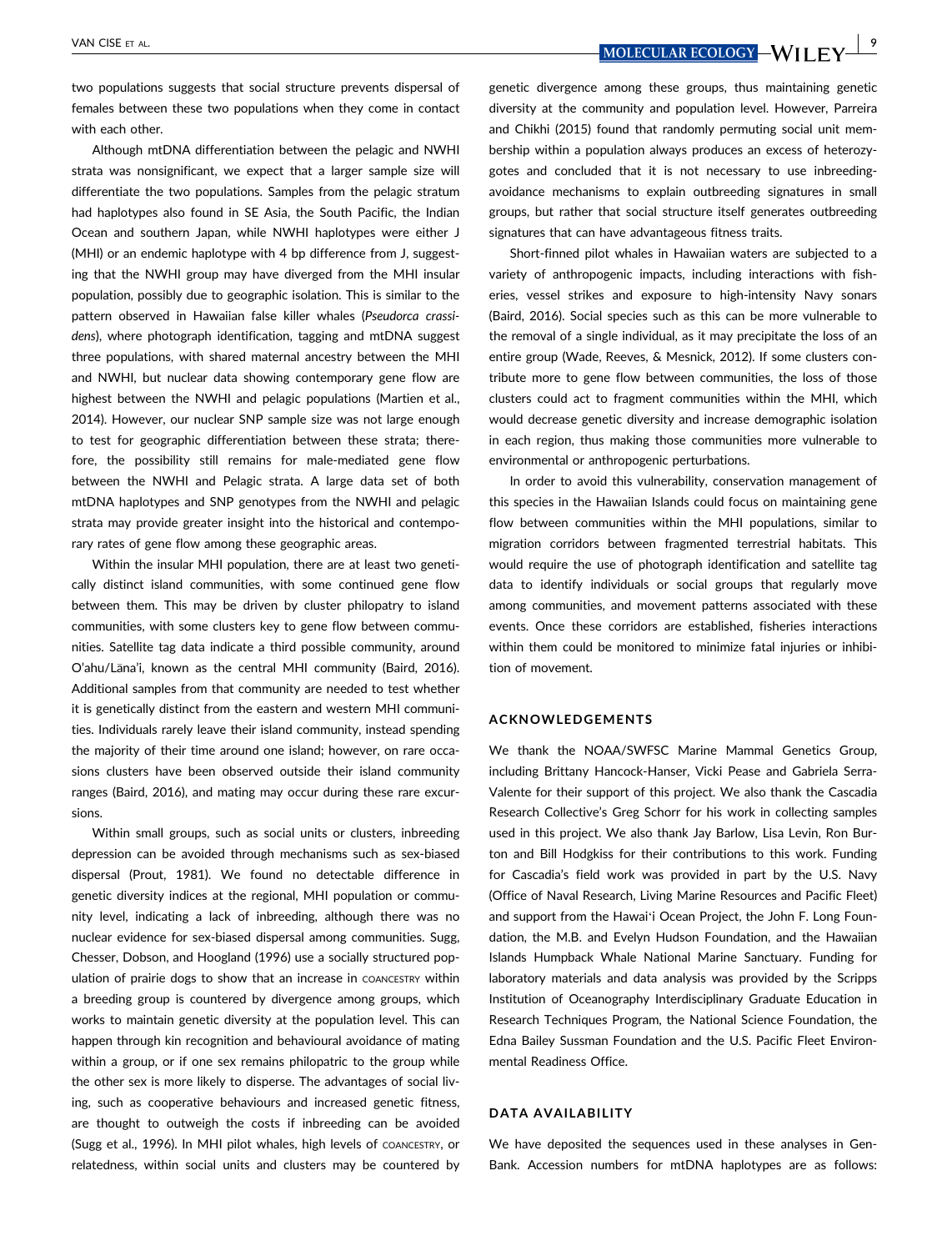THE **Y-MOLECULAR ECOLOGY Notify that the set of the set of the set of the set of the set of the set of the set of the set of the set of the set of the set of the set of the set of the set of the set of the set of the set** 

[KM624043](http://www.ncbi.nlm.nih.gov/nuccore/KM624043), [KM624044,](http://www.ncbi.nlm.nih.gov/nuccore/KM624044) [KM624054](http://www.ncbi.nlm.nih.gov/nuccore/KM624054), [KM624055,](http://www.ncbi.nlm.nih.gov/nuccore/KM624055) [KM624058](http://www.ncbi.nlm.nih.gov/nuccore/KM624058) and [KM624059](http://www.ncbi.nlm.nih.gov/nuccore/KM624059). Accession numbers for nuclear sequences generated for SNP discovery are [MG023261](http://www.ncbi.nlm.nih.gov/nuccore/MG023261)–[MG023309.](http://www.ncbi.nlm.nih.gov/nuccore/MG023309) The Tursiops truncatus reference sequence and SNP genotype data are available from the Dryad Digital Repository: [https://doi.org/10.5061/dryad.78521.](https://doi.org/10.5061/dryad.78521)

#### AUTHOR CONTRIBUTIONS

A.V.C., P.A.M. and K.K.M. conceived the study and analyses. A.V.C. generated genetic data and completed all analyses. S.D.M. completed all photo ID analyses of social structure. R.W.B., P.A.M., K.K.M. and J.H.F. provided valuable input and expert guidance for data analysis. R.W.B., E.M.O. and D.L.W. provided photographs and tissue samples for the analyses.

#### ORCID

Amy M. Van Cise **b** http://orcid.org/0000-0002-0613-4072

### **REFERENCES**

- Abecassis, M., Polovina, J., Baird, R. W., Copeland, A., Drazen, J. C., Domokos, R., ... Andrews, R. D. (2015). Characterizing a foraging hotspot for short-finned pilot whales and Blainville's beaked whales located off the west side of Hawai'i Island by using tagging and oceanographic data. PLoS ONE, 10, e0142628. [https://doi.org/10.](https://doi.org/10.1371/journal.pone.0142628) [1371/journal.pone.0142628](https://doi.org/10.1371/journal.pone.0142628)
- Allen, S. J., Bryant, K. A., Kraus, R. H. S., Loneragan, N. R., Kopps, A. M., Brown, A. M., ... Krützen, M. (2016). Genetic isolation between coastal and fishery-impacted, offshore bottlenose dolphin (Tursiops spp.) populations. Molecular Ecology, 25, 2735–2753. [https://doi.org/](https://doi.org/10.1111/mec.2016.25.issue-12) [10.1111/mec.2016.25.issue-12](https://doi.org/10.1111/mec.2016.25.issue-12)
- Alves, F., Quérouil, S., Dinis, A., Nicolau, C., Ribeiro, C., Freitas, L., ... Fortuna, C. (2013). Population structure of short-finned pilot whales in the oceanic archipelago of Madeira based on photo-identification and genetic analyses: Implications for conservation. Aquatic Conservation: Marine and Freshwater Ecosystems, 5, 758–776. [https://doi.org/](https://doi.org/10.1002/aqc.2332) [10.1002/aqc.2332](https://doi.org/10.1002/aqc.2332)
- Amos, W., Schlotterer, C., & Tautz, D. (1993). Social structure of pilot whales revealed by analytical DNA profiling. Science, 260, 670–672. <https://doi.org/10.1126/science.8480176>
- Andrews, K. R., Karczmarski, L., Au, W. W. L., Rickards, S. H., Vanderlip, C. A., Bowen, B. W., ... Toonen, R. J. (2010). Rolling stones and stable homes: Social structure, habitat diversity and population genetics of the Hawaiian spinner dolphin (Stenella longirostris). Molecular Ecology, 19, 732–748.<https://doi.org/10.1111/j.1365-294X.2010.04521.x>
- Archer, F. I., Adams, P. E., & Schneiders, B. B. (2016). strataG: An R package for manipulating, summarizing, and analyzing population genetic data. Molecular Ecology Resources, 17, 5–11. [https://doi.org/10.1111/](https://doi.org/10.1111/1755-0998.12559) [1755-0998.12559](https://doi.org/10.1111/1755-0998.12559)
- Archie, E. A., Moss, C. J., & Alberts, S. C. (2006). The ties that bind: Genetic relatedness predicts the fission and fusion of social groups in wild African elephants. Proceedings of the Royal Society B: Biological Sciences, 273, 513–522.<https://doi.org/10.1098/rspb.2005.3361>
- Baird, R. W. (2016). The lives of Hawai'i's dolphins and whales: Natural history and conservation. Honolulu, HI: University of Hawai'i Press.
- Baird, R. W., Webster, D. L., Aschettino, J. M., Schorr, G. S., & McSweeney, D. J. (2013). Odontocete cetaceans around the Main Hawaiian Islands: Habitat use and relative abundance from small-boat sighting surveys. Aquatic Mammals, 39, 253–269.<https://doi.org/10.1578/AM.39.3.2013.253>
- Baird, R. W., & Whitehead, H. (2000). Social organization of mammal-eating killer whales: Group stability and dispersal patterns. Canadian Journal of Zoology, 78, 2096–2105.<https://doi.org/10.1139/z00-155>
- Beck, S., Kuningas, S., Esteban, R., & Foote, A. D. (2011). The influence of ecology on sociality in the killer whale (Orcinus orca). Behavioral Ecology, 23, 246–253.<https://doi.org/10.1093/beheco/arr151>
- Brent, L. J. N., Franks, D. W., Foster, E. A., Balcomb, K. C., Cant, M. A., & Croft, D. P. (2015). Ecological knowledge, leadership, and the evolution of menopause in killer whales. Current Biology, 25, 746–750. <https://doi.org/10.1016/j.cub.2015.01.037>
- Cantor, M., Shoemaker, L. G., Cabral, R. B., Flores, C. O., Varga, M., & Whitehead, H. (2015). Multilevel animal societies can emerge from cultural transmission. Nature Communications, 6, 1–10. [https://doi.](https://doi.org/10.1038/ncomms9091) [org/10.1038/ncomms9091](https://doi.org/10.1038/ncomms9091)
- Connor, R. C., Smolker, R. A., & Richards, A. F. (1992). Two levels of alliance formation among male bottlenose dolphins (Tursiops sp.). Proceedings of the National Academy of Sciences of the United States of America, 89, 987–990.<https://doi.org/10.1073/pnas.89.3.987>
- Courbis, S., Baird, R. W., Cipriano, F., & Duffield, D. (2014). Multiple populations of pantropical spotted dolphins in Hawaiian waters. Journal of Heredity, 105, 627–641.<https://doi.org/10.1093/jhered/esu046>
- de la Torre, S., & Snowdon, C. T. (2009). Dialects in pygmy marmosets? Population variation in call structure. American Journal of Primatology, 71, 333–342.<https://doi.org/10.1002/ajp.v71:4>
- Dobson, F. S., Chesser, R. K., Hoogland, J. L., Sugg, D. W., & Foltz, D. W. (1998). Breeding groups and gene dynamics in a socially structured population of prairie dogs. Journal of Mammalogy, 79, 671–680. <https://doi.org/10.2307/1383079>
- Excoffier, L., & Lischer, H. (2010). ARLEQUIN suite ver 3.5: A new series of programs to perform population genetics analyses under Linux and Windows. Molecular Ecology Resources, 10, 564–567. [https://doi.org/](https://doi.org/10.1111/men.2010.10.issue-3) [10.1111/men.2010.10.issue-3](https://doi.org/10.1111/men.2010.10.issue-3)
- Filatova, O. A., Deecke, V. B., Ford, J. K. B., Matkin, C. O., Barrett-Lennard, L. G., Guzeev, M. A., & Hoyt, E. (2012). Call diversity in the North Pacific killer whale populations: Implications for dialect evolution and population history. Animal Behaviour, 83, 595–603. [https://d](https://doi.org/10.1016/j.anbehav.2011.12.013) [oi.org/10.1016/j.anbehav.2011.12.013](https://doi.org/10.1016/j.anbehav.2011.12.013)
- Findlay, C. S. (1991). Fundamental theorem of natural selection under gene-culture transmission. Proceedings of the National Academy of Sciences of the United States of America, 88, 4874–4876. [https://doi.](https://doi.org/10.1073/pnas.88.11.4874) [org/10.1073/pnas.88.11.4874](https://doi.org/10.1073/pnas.88.11.4874)
- Foote, A. D., Newton, J., Piertney, S. B., Willerslev, E., & Gilbert, M. T. P. (2009). Ecological, morphological and genetic divergence of sympatric North Atlantic killer whale populations. Molecular Ecology, 18, 5207– 5217.<https://doi.org/10.1111/mec.2009.18.issue-24>
- Foote, A. D., Vijay, N., Avila-Arcos, M., Baird, R. W., Durban, J., Morin, P. A., ... Wolf, J. (2016). Genome-culture coevolution promotes rapid divergence in the killer whale. Nature Communications, 7, 1–12. <https://doi.org/10.1101/040295>
- Ford, J., & Fisher, H. D. (1982). Killer whale (Orcinus orca) dialects as an indicator of stocks in British Columbia. Report of the International Whaling Commission, 32, 671–679.
- Fountain, E. D., Pauli, J. N., Reid, B. N., Palsbøll, P. J., & Peery, M. Z. (2016). Finding the right coverage: The impact of coverage and sequence quality on single nucleotide polymorphism genotyping error rates. Molecular Ecology Resources, 16, 966–978. [https://doi.org/10.](https://doi.org/10.1111/1755-0998.12519) [1111/1755-0998.12519](https://doi.org/10.1111/1755-0998.12519)
- Goudet, J. (2005). Hierfstat, a package for R to compute and test hierarchical F-statistics. Molecular Ecology Notes, 5, 184–186. [https://doi.](https://doi.org/10.1111/men.2005.5.issue-1) [org/10.1111/men.2005.5.issue-1](https://doi.org/10.1111/men.2005.5.issue-1)
- Goudet, J., Perrin, N., & Waser, P. (2002). Tests for sex-biased dispersal using bi-parentally inherited genetic markers. Molecular Ecology, 11, 1103–1114.<https://doi.org/10.1046/j.1365-294X.2002.01496.x>
- Hancock-Hanser, B. L., Frey, A., Leslie, M. S., Dutton, P. H., Archer, F. I., & Morin, P. A. (2013). Targeted multiplex next-generation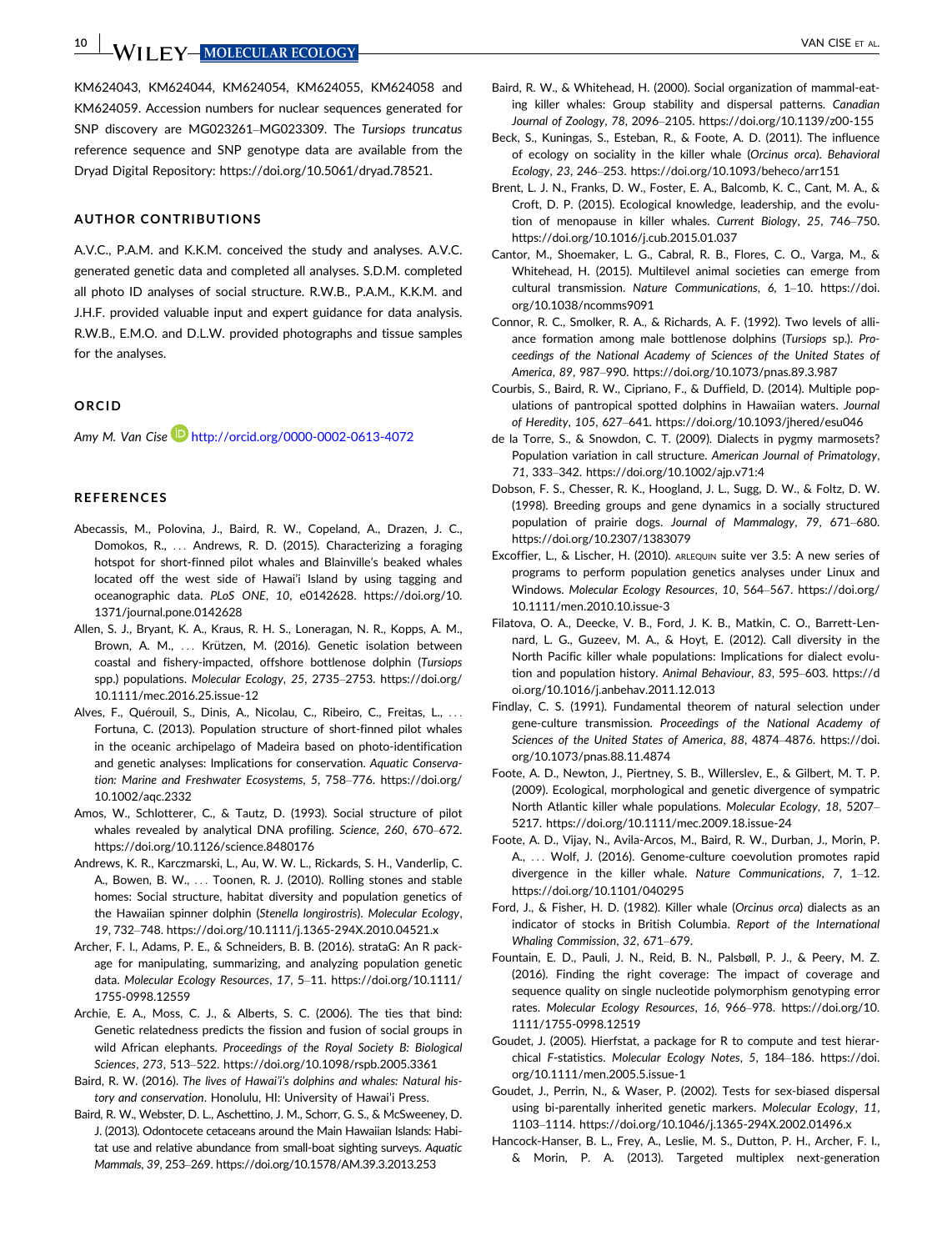VAN CISE ET AL.  $\frac{11}{2}$ 

sequencing: Advances in techniques of mitochondrial and nuclear DNA sequencing for population genomics. Molecular Ecology Resources, 13, 254–268.<https://doi.org/10.1111/1755-0998.12059>

- Hazlitt, S. L., Sigg, D. P., Eldridge, M. D. B., & Goldizen, A. W. (2006). Restricted mating dispersal and strong breeding group structure in a mid-sized marsupial mammal (Petrogale penicillata). Molecular Ecology, 15, 2997–3007. [https://doi.org/10.1111/mec.2006.15.issue-](https://doi.org/10.1111/mec.2006.15.issue-10)[10](https://doi.org/10.1111/mec.2006.15.issue-10)
- Heimlich-Boran, J. R. (1993). Social organization of the short-finned pilot whale. Globicephala macrorhynchus, with special reference to the comparative social ecology of delphinids. PhD thesis, University of Cambridge, Cambridge, UK.
- Hodges, E., Rooks, M., Xuan, Z. Y., Bhattacharjee, A., Gordon, D. B., Brizuela, L., ... Hannon, G. J. (2009). Hybrid selection of discrete genomic intervals on custom-designed microarrays for massively parallel sequencing. Nature Protocols, 4, 960–974. [https://doi.org/10.1038/](https://doi.org/10.1038/nprot.2009.68) [nprot.2009.68](https://doi.org/10.1038/nprot.2009.68)
- Janik, V. M., & Slater, P. J. B. (1997). Vocal learning in mammals. Advances in the Study of Behaviour, 26, 59–100. [https://doi.org/10.](https://doi.org/10.1016/S0065-3454(08)60377-0) [1016/S0065-3454\(08\)60377-0](https://doi.org/10.1016/S0065-3454(08)60377-0)
- Kasuya, T., Miyashita, T., & Kasamatsu, F. (1988). Segregation of two forms of short-finned pilot whales off the Pacific coast of Japan. The Scientific Reports of the Whales Research Institute, 39, 77–90.
- Katoh, M., & Kuma, M. (2002). MAFFT: A novel method for rapid multiple sequence alignment based on fast Fourier transform. Nucleic Acids Research, 30, 3059–3066. [https://doi.org/10.1093/na](https://doi.org/10.1093/nar/gkf436) [r/gkf436](https://doi.org/10.1093/nar/gkf436)
- Kearse, M., Moir, R., Wilson, A., Stones-Havas, S., Cheung, M., Sturrock, S., ... Drummond, A. (2012). Geneious Basic: An integrated and extendable desktop software platform for the organization and analysis of sequence data. Bioinformatics, 28, 1647–1649. [https://doi.org/](https://doi.org/10.1093/bioinformatics/bts199) [10.1093/bioinformatics/bts199](https://doi.org/10.1093/bioinformatics/bts199)
- Kershenbaum, A., Ilany, A., Blaustein, L., & Geffen, E. (2012). Syntactic structure and geographical dialects in the songs of male rock hyraxes. Proceedings of the Royal Society B: Biological Sciences, 279, 2974– 2981.<https://doi.org/10.1098/rspb.2012.0322>
- Kessler, S. E., Radespiel, U., Hasiniaina, A. I. F., Leliveld, L. M. C., Nash, L. T., & Zimmermann, E. (2014). Modeling the origins of mammalian sociality: Moderate evidence for matrilineal signatures in mouse lemur vocalizations. Frontiers in Zoology, 11, 14. [https://doi.org/10.](https://doi.org/10.1186/1742-9994-11-14) [1186/1742-9994-11-14](https://doi.org/10.1186/1742-9994-11-14)
- Lachlan, R. F., & Slater, P. J. B. (1999). The maintenance of vocal learning by gene-culture interaction: The cultural trap hypothesis. Proceedings of the Royal Society B: Biological Sciences, 266, 701–706. [https://doi.](https://doi.org/10.1098/rspb.1999.0692) [org/10.1098/rspb.1999.0692](https://doi.org/10.1098/rspb.1999.0692)
- Laland, K. N. (1992). A theoretical investigation of the role of social transmission in evolution. Ethology and Sociobiology, 13, 87–113. [https://doi.org/10.1016/0162-3095\(92\)90020-5](https://doi.org/10.1016/0162-3095(92)90020-5)
- Laland, K. N., & Janik, V. M. (2006). The animal cultures debate. Trends in Ecology & Evolution, 21, 542–547. [https://doi.org/10.1016/j.tree.](https://doi.org/10.1016/j.tree.2006.06.005) [2006.06.005](https://doi.org/10.1016/j.tree.2006.06.005)
- Laland, K. N., Odling-Smee, J., & Myles, S. (2010). How culture shaped the human genome: Bringing genetics and the human sciences together. Nature Reviews Genetics, 11, 137–148. [https://doi.org/10.](https://doi.org/10.1038/nrg2734) [1038/nrg2734](https://doi.org/10.1038/nrg2734)
- Mahaffy, S. D., Baird, R. W., McSweeney, D. J., Webster, D. L., & Schorr, G. S. (2015). High site fidelity, strong associations, and long-term bonds: Short-finned pilot whales off the island of Hawai'i. Marine Mammal Science, 31, 1427–1451. [https://doi.org/10.1111/mms.2015.](https://doi.org/10.1111/mms.2015.31.issue-4) [31.issue-4](https://doi.org/10.1111/mms.2015.31.issue-4)
- Marsh, H., & Kasuya, T. (1986). Evidence for reproductive senescence in female cetaceans. Reports of the International Whaling Commission, 8, 57–74.
- Martien, K. K., Chivers, S. J., Baird, R. W., Archer, F. I., Gorgone, A. M., Hancock-Hanser, B. L., ... Taylor, B. L. (2014). Nuclear and

mitochondrial patterns of population structure in North Pacific false killer whales (Pseudorca crassidens). Journal of Heredity, 105, 611–626. <https://doi.org/10.1093/jhered/esu029>

- McComb, K., & Semple, S. (2005). Coevolution of vocal communication and sociality in primates. Biology Letters, 1, 381–385. [https://doi.org/](https://doi.org/10.1098/rsbl.2005.0366) [10.1098/rsbl.2005.0366](https://doi.org/10.1098/rsbl.2005.0366)
- Meyer, M., & Kircher, M. (2010). Illumina sequencing library preparation for highly multiplexed target capture and sequencing. Cold Spring Harbor Protocols, 2010, 1–10.<https://doi.org/10.1101/pdb.prot5448>
- Milligan, B. G. (2003). Maximum-likelihood estimation of relatedness. Genetics, 163, 1153–1167.
- Morin, P. A., Archer, F. I., Pease, V. L., Hancock-Hanser, B. L., Robertson, K. M., Huebinger, R. M., ... Taylor, B. L. (2012). An empirical comparison of SNPs and microsatellites for population structure, assignment, and demographic analyses of bowhead whale populations. Endangered Species Research, 19, 1–27.
- Morin, P. A., Parsons, K. M., Archer, F. I., Avila-Arcos, M. C., Barrett-Len nard, L. G., Dalla, R. L., ... Foote, A. D. (2015). Geographical and temporal dynamics of a global radiation and diversification in the killer whale. Molecular Ecology, 24, 3964–3979. [https://doi.org/10.1111/](https://doi.org/10.1111/mec.2015.24.issue-15) mec. 2015.24 issue-15
- Mundinger, P. C. (1980). Animal cultures and a general theory of cultural evolution. Ethology and Sociobiology, 1, 183–223. [https://doi.org/10.](https://doi.org/10.1016/0162-3095(80)90008-4) [1016/0162-3095\(80\)90008-4](https://doi.org/10.1016/0162-3095(80)90008-4)
- Oremus, M., Gales, R., Dalebout, M. L., Funahashi, N., Endo, T., Kage, T., ... Baker, S. C. (2009). Worldwide mitochondrial DNA diversity and phylogeography of pilot whales (Globicephala spp.). Biological Journal of the Linnean Society, 98, 729–744. [https://doi.org/10.1111/j.1095-](https://doi.org/10.1111/j.1095-8312.2009.01325.x) [8312.2009.01325.x](https://doi.org/10.1111/j.1095-8312.2009.01325.x)
- Parreira, B. R., & Chikhi, L. (2015). On some genetic consequences of social structure, mating systems, dispersal, and sampling. Proceedings of the National Academy of Sciences of the United States of America, 112, E3318–E3326.<https://doi.org/10.1073/pnas.1414463112>
- Pew, J., Muir, P. H., Wang, J., & Frasier, T. R. (2014). related: An R package for analyzing pairwise relatedness from codominant molecular markers. Molecular Ecology Resources, 15, 557–561.
- Pope, T. R. (1992). The influence of dispersal patterns and mating systems on genetic differentiation within and between populations of the red howler monkey (Alouatta seniculus). Evolution, 46, 1112–1128. <https://doi.org/10.2307/2409760>
- Prout, T. (1981). A note on the island model with sex dependent migration. Theoretical Applied Genetics, 59, 327–332. [https://doi.org/10.](https://doi.org/10.1007/BF00264987) [1007/BF00264987](https://doi.org/10.1007/BF00264987)
- R Core Team (2016) R: A language and environment for statistical computing. Vienna, Austria: R Foundation for Statistical Computing. Retrieved from<https://www.R-project.org>
- Rendell, L., Mesnick, S. L., Dalebout, M. L., Burtenshaw, J., & Whitehead, H. (2012). Can genetic differences explain vocal dialect variation in sperm whales, Physeter macrocephalus. Behavior Genetics, 42, 332– 343.<https://doi.org/10.1007/s10519-011-9513-y>
- Rendell, L., & Whitehead, H. (2001). Culture in whales and dolphins. Marine Ecology Progress Series, 52, 309–382.
- Rendell, L. E., & Whitehead, H. (2003). Vocal clans in sperm whales (Physeter macrocephalus). Proceedings of the Royal Society B: Biological Sciences, 270, 225–231.<https://doi.org/10.1098/rspb.2002.2239>
- Riesch, R., Barrett-Lennard, L. G., Ellis, G. M., Ford, J. K. B., & Deecke, V. B. (2012). Cultural traditions and the evolution of reproductive isolation: Ecological speciation in killer whales? Biological Journal of the Linnean Society, 106, 1–17.<https://doi.org/10.1111/bij.2012.106.issue-1>
- Riesch, R., Ford, J. K. B., & Thomsen, F. (2006). Stability and group specificity of stereotyped whistles in resident killer whales, Orcinus orca, off British Columbia. Animal Behaviour, 71, 79–91. [https://doi.org/10.](https://doi.org/10.1016/j.anbehav.2005.03.026) [1016/j.anbehav.2005.03.026](https://doi.org/10.1016/j.anbehav.2005.03.026)
- Slabbekoorn, H., & Smith, T. B. (2002). Bird song, ecology and speciation. Philosophical Transactions of the Royal Society of London. Series B,